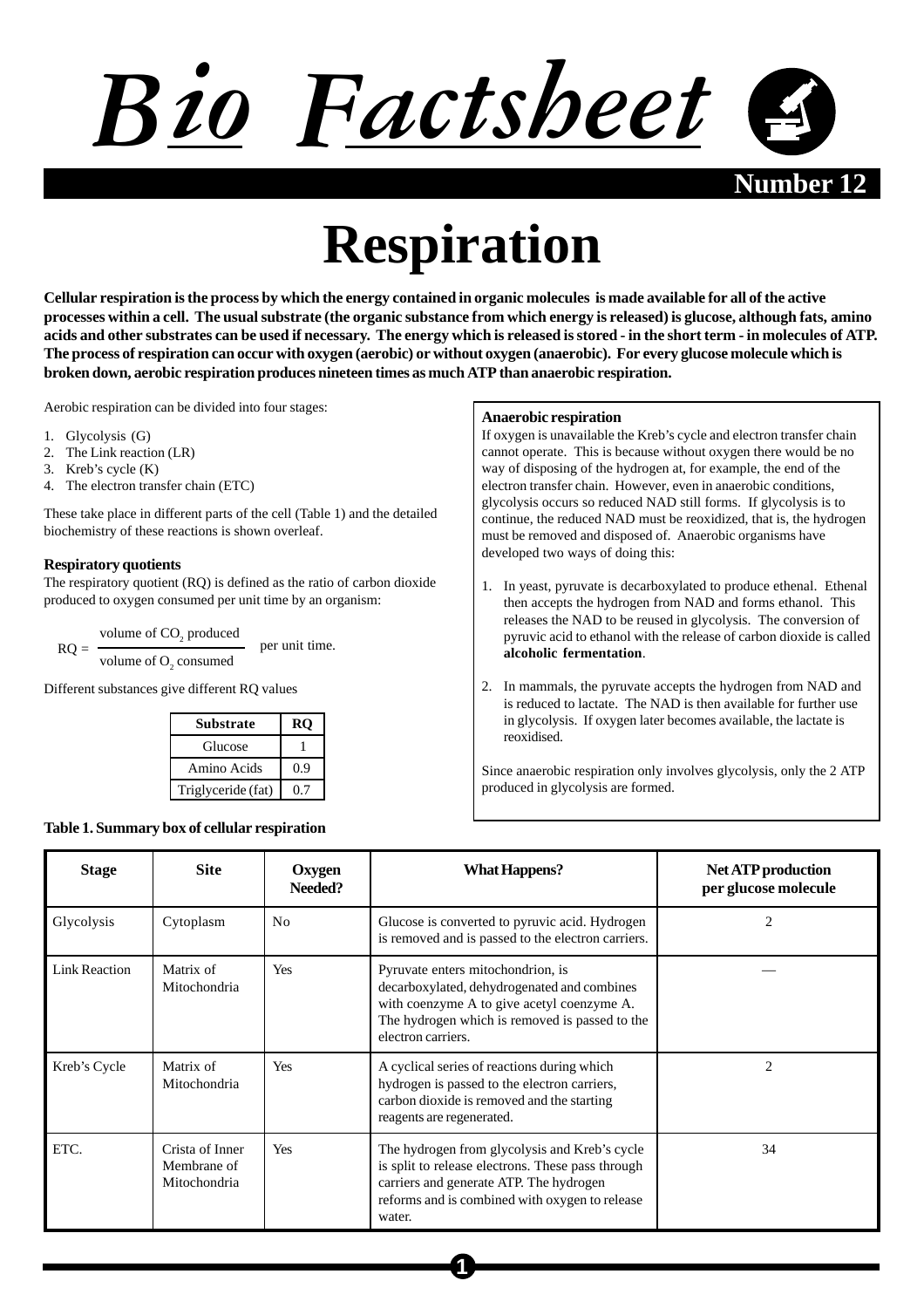

**Glycolysis** - occurs in the cell cytoplasm in both aerobic and anaerobic conditions.

- 1. Glucose is phosphorylated, i.e. ATP is used to add a phosphate group to glucose. This makes the glucose more reactive, allowing it to be broken down. A six carbon (6C) phosphorylated sugar is produced called hexose bisphosphate.
- 2. The hexose bisphosphate is converted into two molecules of a 3C sugar phosphate called Triose Phosphate (TP)
- 3. Hydrogen is removed from each of the TP molecules, i.e. the TP molecules are oxidised. The hydrogen is passed to NAD, a coenzyme which, by definition, is said to be reduced. Remember - any substance that gains oxygen or loses hydrogen or electrons is said to be oxidised. Any substance that loses oxygen or gains hydrogen or electrons is said to be reduced. The enzymes which remove hydrogen from substances are called dehydrogenases. The hydrogen atoms picked up by NAD are used to generate four molecules of ATP. The removal of hydrogen from TP produces pyruvic acid (PA).

# **The Link Reaction** - occurs only if oxygen is available.

4. PA enters the mitochondrion

**2**

12

5. Carbon dioxide and hydrogen are removed from the PA by decarboxylase and dehydrogenase enzymes respectively. The PA is combined with coenzyme A (CoA) to form a 2C compound called acetylcoenzyme A (AcCoA).

**Kreb's Cycle** - only occurs if oxygen is available.

- 5. AcCoA (2C) is combined with oxaloacetate (4C) to form citrate (6C). Citrate enters the Kreb's cycle. This involves a series of decarboxylation and dehydrogenation reactions.
- 6. The carbon dioxide is released. The hydrogen which is removed is passed to coenzymes such as NAD and FAD (i.e. the coenzymes are reduced).
- 7. 2ATP molecules are generated directly in the Kreb's cycle.
- 8. Eventually the 4C compound (oxaloacetate) is regenerated. This then combines with more AcCoA and the whole cycle begins again.

# **The electron transfer chain** - only occurs if oxygen is available.

- 9. The reduced coenzymes NAD and FAD are reoxidized, i.e. hydrogen is removed from them by dehydrogenase enzymes located on the cristi of the inner membrane of the mitochondrion.
- 10. Each hydrogen atom is split into a hydrogen ion  $(H<sup>+</sup>)$  and an electron (e).
- 11. The electrons then pass through a series of electron carriers. Just as in the electron transfer chain in the light-dependent stage of photosynthesis (see Factsheet 2), the electron carriers are at successively lower energy levels. As the electron passes down from one electron carrier to another, some of their energy is released. This energy is used to convert ADP into ATP, i.e. to phosphorylate ADP. Since the removal of hydrogen or electrons from substance is defined as oxidation, the overall reactions of the ETC are known as oxidative phosphorylation.
- 12. Finally, each electron is reunited with a hydrogen ion  $(H<sup>+</sup>)$  and the hydrogen which forms immediately combines with oxygen to form water.